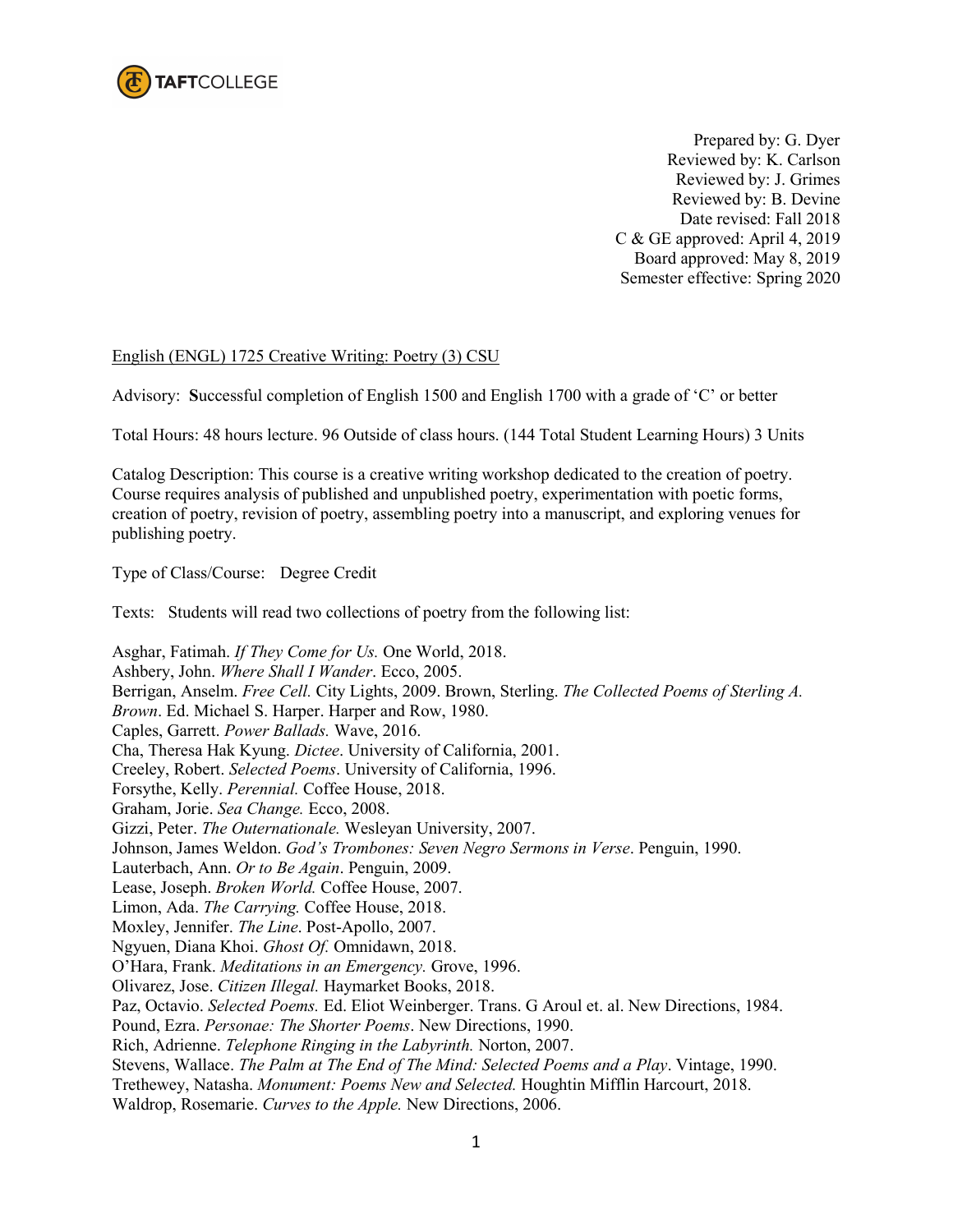

Waldrop, Kieth. *Transcendental Studies: A Trilogy*. University of California, 2009. Williams, Saul. *The Dead Emcee Scrolls: The Lost Teachings of Hip Hop*. MTV, 2006. Willis, Elizabeth. *Meteoric Flowers*. University, 2006. Yau, John. *Hawaiian Cowboys*. Black Sparrow, 1995. Yoon, Emily Jungman. *A Cruelty Special to Our Species.* Ecco, 2018.

Course Objectives:

By the end of the course, a successful student will be able to:

- 1. Create original poetry,<br>2. Use different poetic tec
- Use different poetic techniques and forms,
- 3. Perform formal analysis of poetry,
- 4. Interpret content of poetry,
- 5. Relate poetry to its cultural context,
- 6. Criticize poetry,
- 7. Synthesize criticism of one's own poetry,
- 8. Revise poetry,
- 9. Prepare a manuscript of poetry,
- 10. Research places of publication for poetry, and
- 11. Be part of a community of poets.

Course Scope and Content:

- A. Line break<br>B. Stanza brea
	- Stanza break
- C. Meter
- D. Sonnet
- E. Pantoum
- F. Villanelle
- G. Sestina
- H. Prose poem
- I. Cut-up
- J. Exquisite corpse
- K. Flarf
- L. Serial poem
- M. Blank verse
- N. Free verse
- O. End-stop<br>P. Caesura
- Caesura
- Q. Concrete poetry

## Unit II Techniques

- A. Imagery
- B. Alliteration, consonance, assonance
- C. Internal rhyme
- D. Exact rhyme
- E. Slant rhyme
- F. Onomatopoeia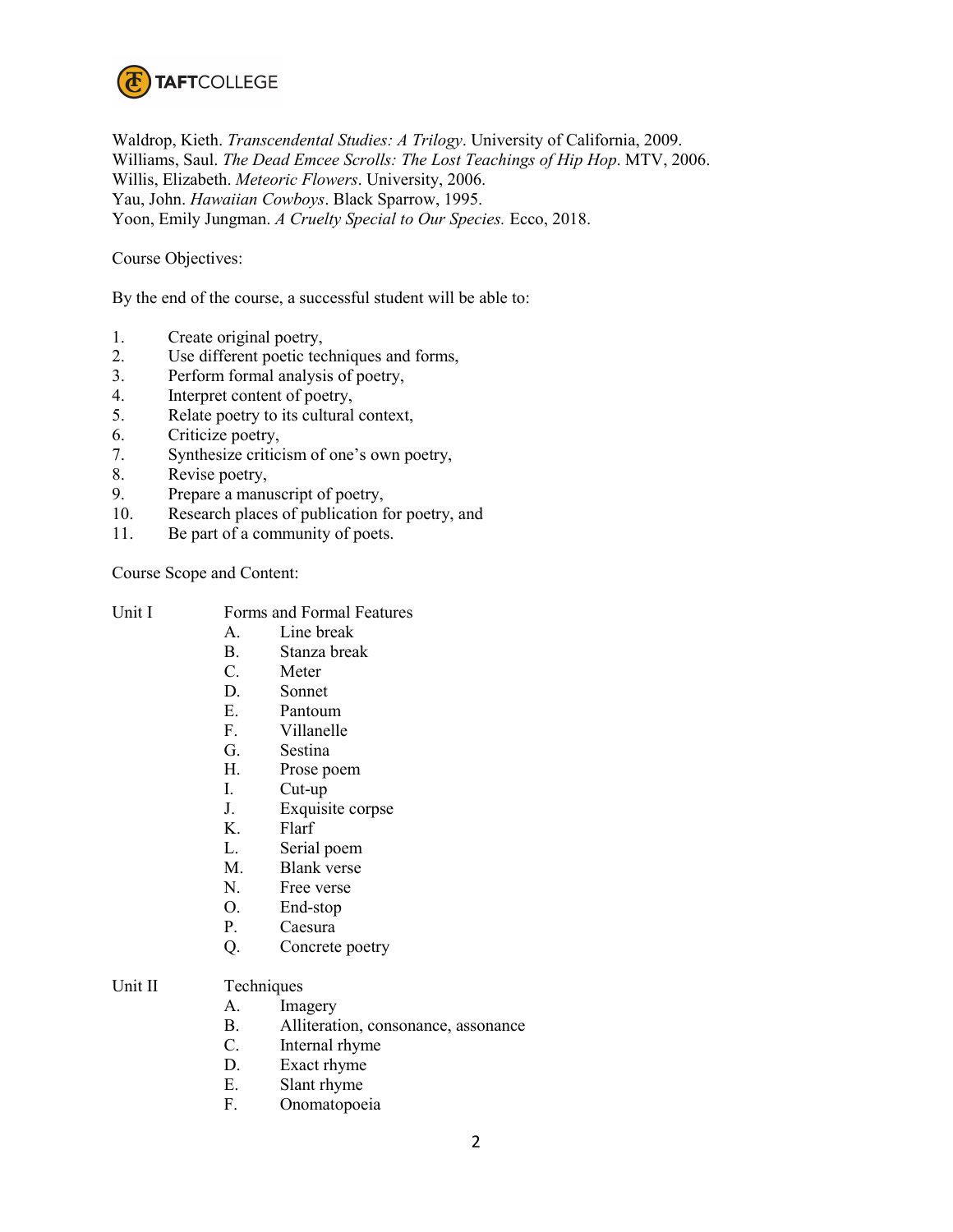

|          | G.<br>Synesthesia<br>Н.<br>Enjambment<br>L<br>Figurative language<br>J.<br>Anaphora<br>K.<br>Apostrophe<br>Antithesis<br>L.                                                                                                                                                                                                  |  |
|----------|------------------------------------------------------------------------------------------------------------------------------------------------------------------------------------------------------------------------------------------------------------------------------------------------------------------------------|--|
| Unit III | Poetics<br>Mimesis<br>А.<br>B.<br>Persona<br>$\mathcal{C}$ .<br>Projective verse<br>D.<br>Composition by field<br>Ε.<br>Abstraction                                                                                                                                                                                          |  |
| Unit IV  | <b>Writing Process</b><br>А.<br>Sources of composition<br>B.<br>Drafting<br>$C_{\cdot}$<br>Revision<br>D.<br>Editing                                                                                                                                                                                                         |  |
| Unit V   | Criticism<br>А.<br>Interpretation of content<br><b>B.</b><br>Analysis of form<br>$C_{\cdot}$<br><b>Evaluation of aesthetics</b><br>D.<br>Relationship between text and audience<br>$E_{-}$<br>Cultural context<br>F.<br>Synthesizing criticism for revision                                                                  |  |
| Unit VI  | Publication<br>Researching publication venues<br>А.<br>B.<br>The literary magazine, online and print<br>C.<br>Small press manuscript contests<br>D.<br>Self-publishing<br>E.<br>Cover letter<br>F.<br>Query letter<br>G.<br>Manuscript format<br>Η.<br>Simultaneous submission policies<br>I.<br>Online submissions managers |  |

Learning Activities Required Outside of Class:

The students in this class will spend a minimum of 6 hours per week outside of the regular class time doing the following:

- 1. Completing required reading,
- 2. Analysis and imitation of published poetry,<br>3. Writing poems to submit for workshop,
- 3. Writing poems to submit for workshop,<br>4. Revising poems,
- 4. Revising poems,<br>5. Writing critiques
- Writing critiques of classmates' submissions,
- 6. Preparing a manuscript,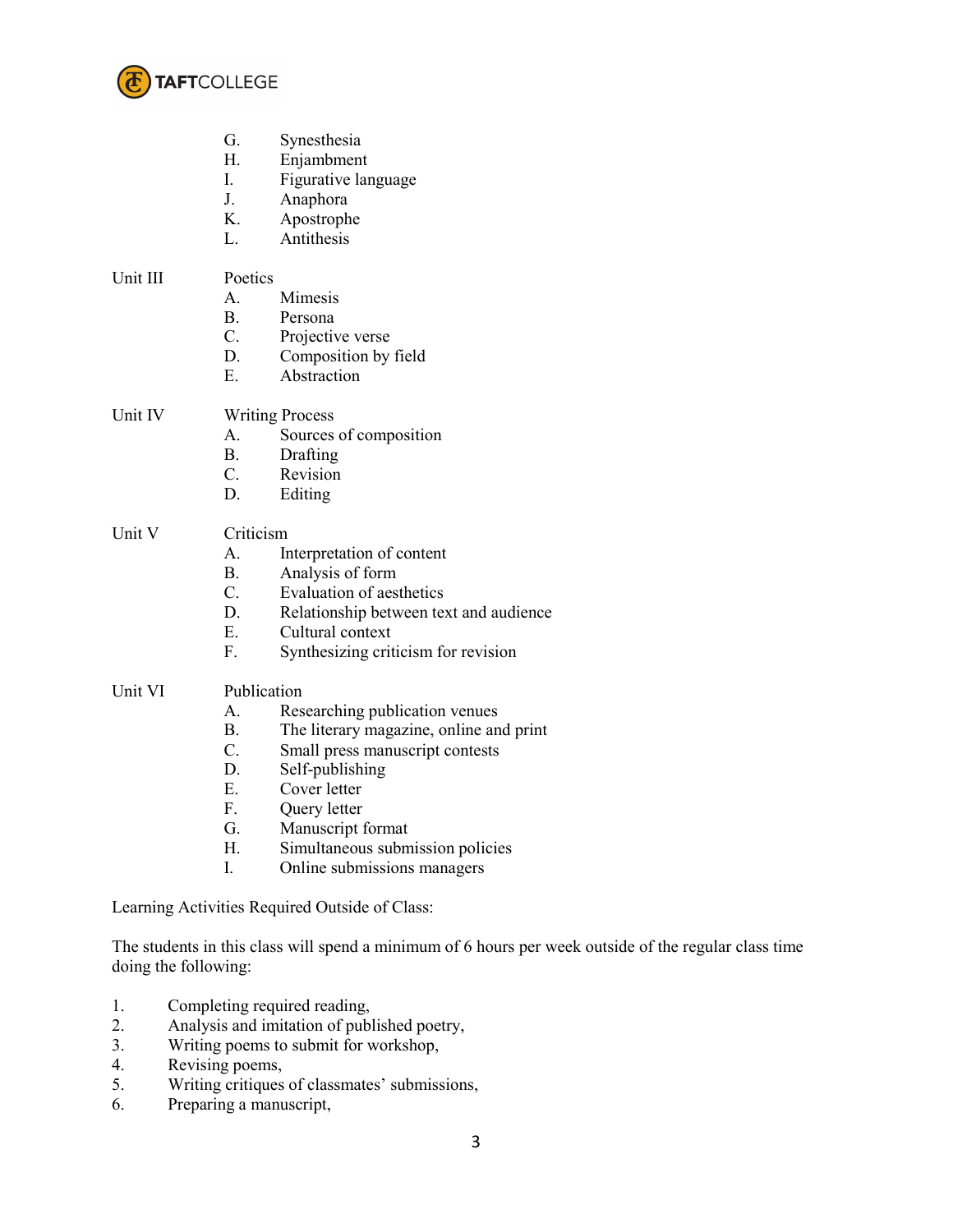

- 7. Observing or participating in an activity related to course content, and
- 8. Researching venues for publication.

Methods of Instruction:

- 1. Class meeting will involve brief lecture, discussion and extended group critique,
- 2. Student selected examples of published works will be discussed for the purpose of demonstrating techniques and establishing standards of evaluation,
- 3. Student writings will be submitted and distributed the week before submission.
- 4. Frequent revision will be required,
- 5. Assignments concerning poetics will be given, and the experiences of published poets will be considered,
- 6. Frequent student-instructor conferences via an online discussion group will be conducted.
- 7. Guided exploration of literary magazines, websites, and other possible venues for students to submit their work for publication

Methods of Evaluation:

- 1. Substantial writing assignments, including:
	- a. Weekly submissions,
	- b. Imitation and analysis of published poets,
	- c. Presentation on selected readings,
	- d. Written and verbal critique of classmates submissions, and
	- e. Submission for publication assignment, delineating a publication's submission policy and including a cover letter and prospective submission by the student
- 2. A final project, including:
	- a. A ten page collection of individual work, in chapbook form

Supplemental Data:

| TOP Code:                 | 150700: Creative Writing           |
|---------------------------|------------------------------------|
| <b>SAM Priority Code:</b> | E: Non-Occupational                |
| Distance Education:       | Online; Offline                    |
| Funding Agency:           | Y: Not Applicable (funds not used) |
| Program Status:           | 1: Program Applicable              |
| Noncredit Category:       | Y: Not Applicable, Credit Course   |